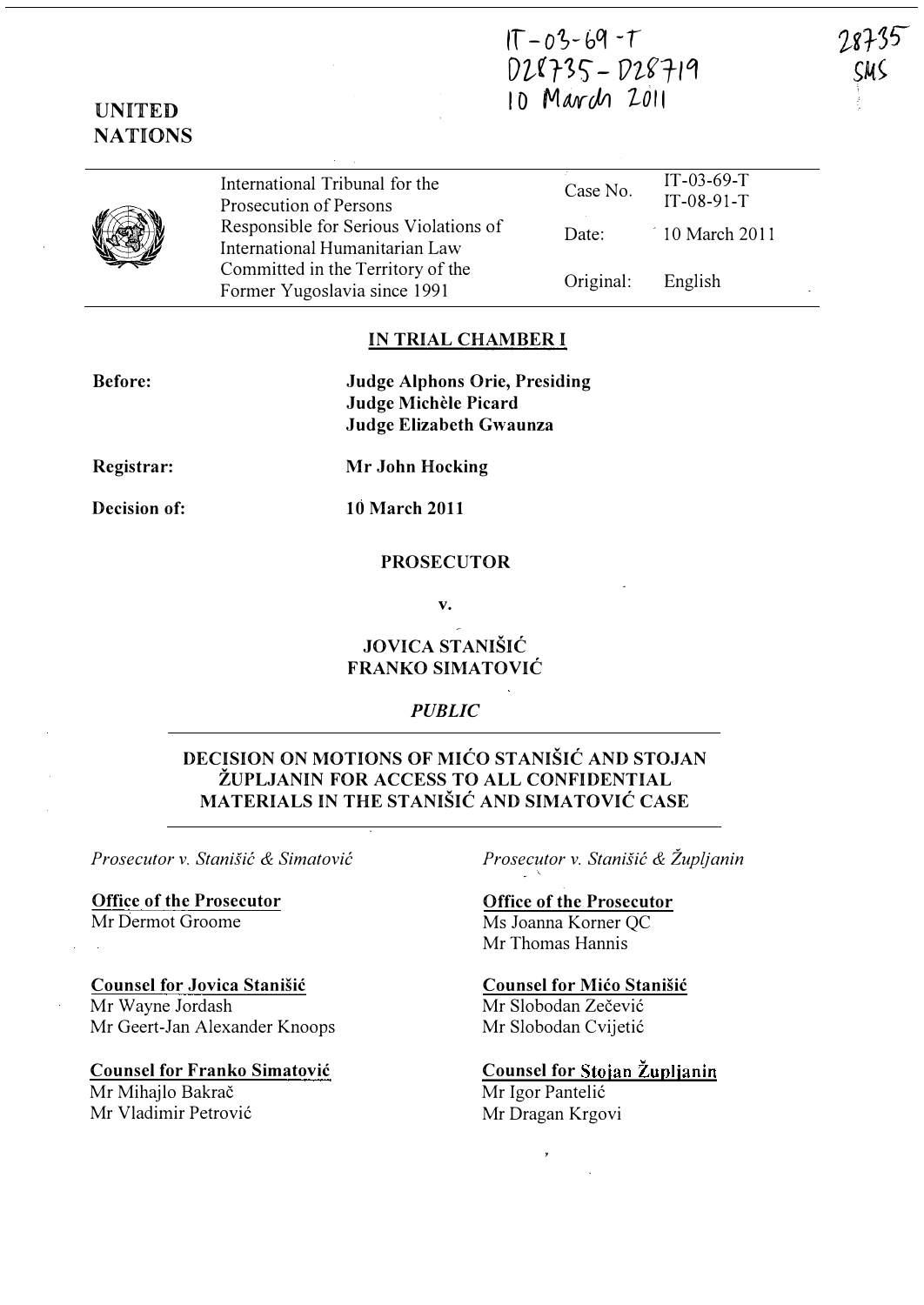#### I. PROCEDURAL HISTORY AND SUBMISSIONS

1. On 10 March 2010, Mićo Stanišić ("Applicant Stanišić") requested access to the following confidential materials from the Stanišić and Simatović case: (i) all documents collected from investigations carried out by the Prosecution in preparation of its case; (ii) confidential transcripts of all closed and private session from the trial; (iii) all confidential filings made during the trial; and (iv) all confidential exhibits from the trial relating to the Indictment.<sup>1</sup> On 19 March 2010, Stojan Župljanin ("Applicant Župljanin") applied to join Applicant Stanišić's motion for access.<sup>2</sup> On 24 March 2010, the Prosecution partly opposed the Stanistic Motion, $3$  and on 6 April 2010, it partly opposed the Zupljanin Motion.4 On 19 April 2010, the Prosecution identified categories of confidential filings for which it believed there can be no expectation that Applicant Stanisić and Applicant Zupljanin (together, "Applicants") could have a legitimate forensic purpose for obtaining access.<sup>5</sup> On 7 May 2010, the Chamber, through an informal communication, invited Applicants to file replies to the Responses to the Motions and the Addendum. On 18 May 2010, Applicant Stanišić filed its reply.<sup>6</sup> Applicant Župljanin did not file his reply. On 9 February 2011, the "Request by Mićo Stanišić for the Trial Chamber to Decide on the Motion by Mićo Stanišić for Access to All Confidential Materials in the Stanišić and Simatović Case" was filed, wherein Applicant Stanišić urged the Chamber to decide on the matter. On 21 February 2011, Applicant Zupljanin filed the "Request by Stojan Zupljanin for the Trial Chamber to Decide on the Motion by Stojan Župljanin Joining Mićo Stanišić's Motion For Access To All Confidential Materials in The Stanišić & Simatović case Case".

2. Applicant Stanisić submits that access to the confidential material sought is "essential to the preparation of  $[$ ...] [his] defence".<sup>7</sup> He contends that the events and facts alleged in the Indictment against him are "closely related" to those in the Stanistic and Simatovic case.<sup>8</sup> Specifically, Applicant Stanišić asserts that there is significant geographic and temporal overlap between the two

 $\mathbf{1}$ 

Motion by Mićo Stanišić for Access to All Confidential Materials in the Stanišić & Simatović Case, 10 March 2010 ("Stanisic Motion"), paras 3, 14.

<sup>&</sup>lt;sup>2</sup> Motion on Behalf of Stojan Župljanin Joining Mićo Stanišić's Motion for Access to All Confidential Materials in the Stanišić & Simatović Case, 19 March 2010 ("Župljanin Motion"), paras 1-3.

<sup>&</sup>lt;sup>3</sup> Prosecution Response to Motion by Mićo Stanišic for Access to All Confidential Materials in the Stanišic & Simatović Case, 24 March 2010 ("Response to the Stanišić Motion"), para. 50.

<sup>&</sup>lt;sup>4</sup> Prosecution Response to Stojan Župljanin Motion for Access to All Confidential Materials in the Stanišić & Simatović Case, 6 April 2010 ("Response to the Župljanin Motion"), para. 12.

Addendum to Prosecution Response to Access Motions by Mico Stanišic and Stojan Župljanin, 19 April 2010 ("Addendum"), paras 5-6. �

Reply by Mico Stanišic to the Prosecution's Response and Addendum to Motion by Mico Stanišic for Access to All Confidential Material in the Stanisic and Simatovic case, 18 May 2010 ("Reply").

Stanišić Motion, para. 12.

Stanišić Motion, para. 4.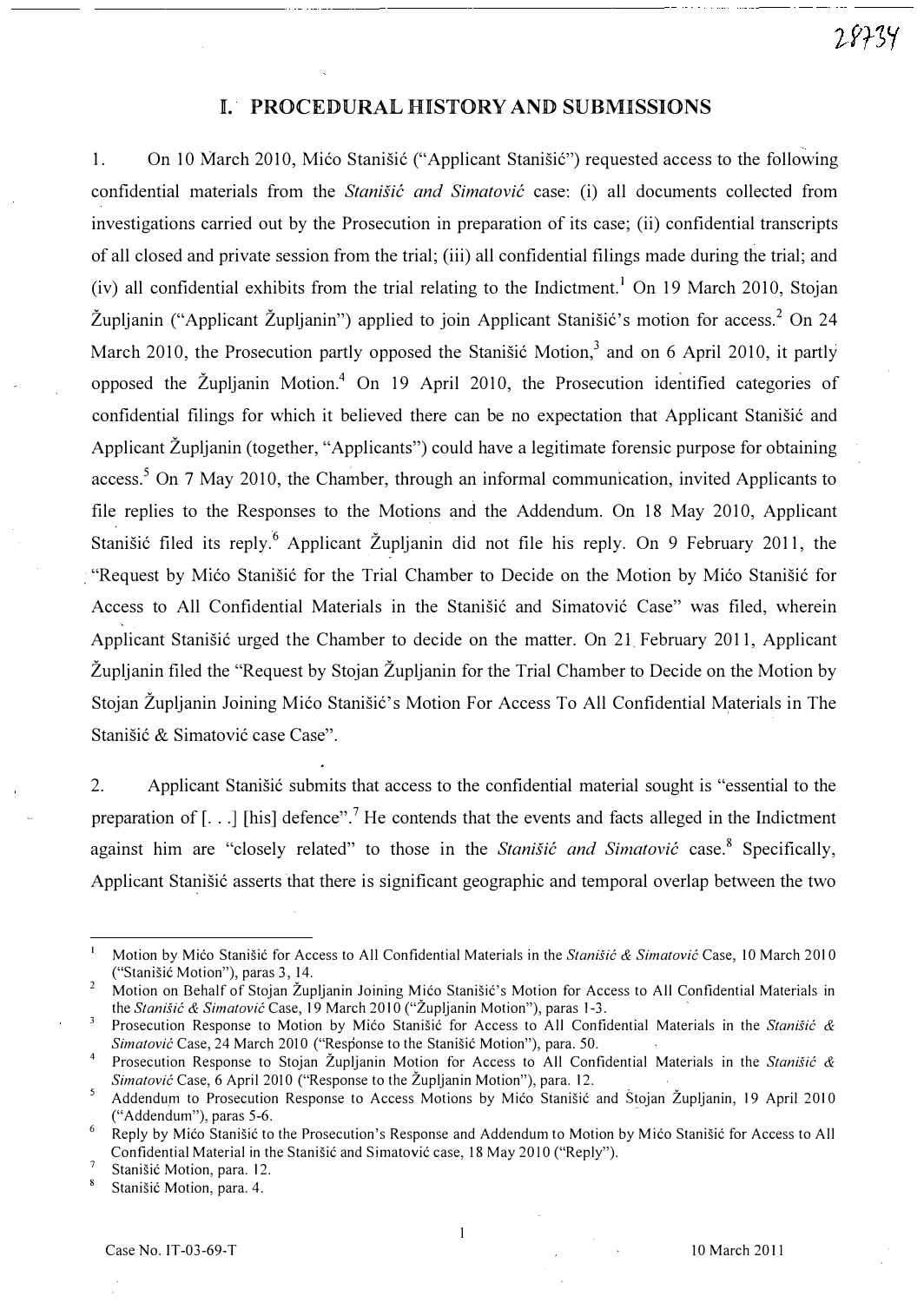cases.<sup>9</sup> He highlights that the indictments in both cases allege crimes in the Bijeljina, Bosanski Šamac, Doboj, Sanski Most, and Zvornik municipalities.<sup>10</sup> Furthermore, Applicant Stanišić notes that the allegations in both indictments cover the common time period of 1 April 1991 to 20 December 1992.<sup>11</sup> He also asserts that both indictments allege the existence of a joint criminal enterprise ("JCE") with the objective of permanently removing Bosnian Muslims and Bosnian Croats from large areas of Bosnia-Herzegovina.<sup>12</sup>

3. Applicant Stanišić vows to respect all protective measures currently applicable in the Stanišić and Simatović case as well as those that the Chamber orders in the future.<sup>13</sup>

4. Applicant Župljanin requests access to all confidential materials in the Stanistic and Simatović case and adopts all arguments set forth in the Stanisić Motion.<sup>14</sup> He contends that there is a "good chance" that the confidential material sought will assist in his defence because there is considerable subject matter and temporal overlap among the indictments in both cases.<sup>15</sup> Specifically, Applicant Župljanin asserts that the alleged crimes, alleged JCE members, and time periods are highly similar in both indictments.<sup>16</sup> However, he concedes that there is little geographical overlap, as only the Sanski Most municipality is common to both indictments.<sup>17</sup>

5. At the outset of its Response to the Stanisic Motion, the Prosecution requests leave to exceed the word limit in order to fully explain its arguments to the Chamber.<sup>18</sup>

6. In its Response to the Stanisic Motion, the Prosecution requests that the Chamber alter its current approach to assessing access motions filed pursuant to Rule  $75(G)(i)$  of the Rules of Procedure and Evidence of the Tribunal (respectively, "access regime" and "Rules").<sup>19</sup>

7. The Prosecution argues that the jurisprudence governing this issue has created a new form of disclosure under Rule 75(G)(i) that runs contrary to the plain reading and underlying intention of the Rules. It submits that the Rules provide for the disclosure of all evidence necessary to ensure a fair trial, and thus in the present circumstances there is no need for access requests.<sup>20</sup> According to

- <sup>13</sup> Stanišić Motion, para. 14.
- <sup>14</sup> Župljanin Motion, paras 3, 6.<br><sup>15</sup> Župljanin Motion, para*s* 4.

2

<sup>&</sup>lt;sup>9</sup> Stanišić Motion, paras 7-8, 12.

<sup>&</sup>lt;sup>10</sup> Stanišić Motion, para. 8.

Stanišić Motion, paras 7-8.

<sup>&</sup>lt;sup>12</sup> Stanišić Motion, para. 10.

 $\sum_{16}$  Zupljanin Motion, para. 4.

 $\frac{16}{17}$  Ibid.

 $\frac{17}{18}$  lbid. <sup>18</sup> Response to the Stanisic Motion, para. 3.

 $\frac{19}{20}$  Ibid.

Response to the Stanišić Motion, paras 8-9.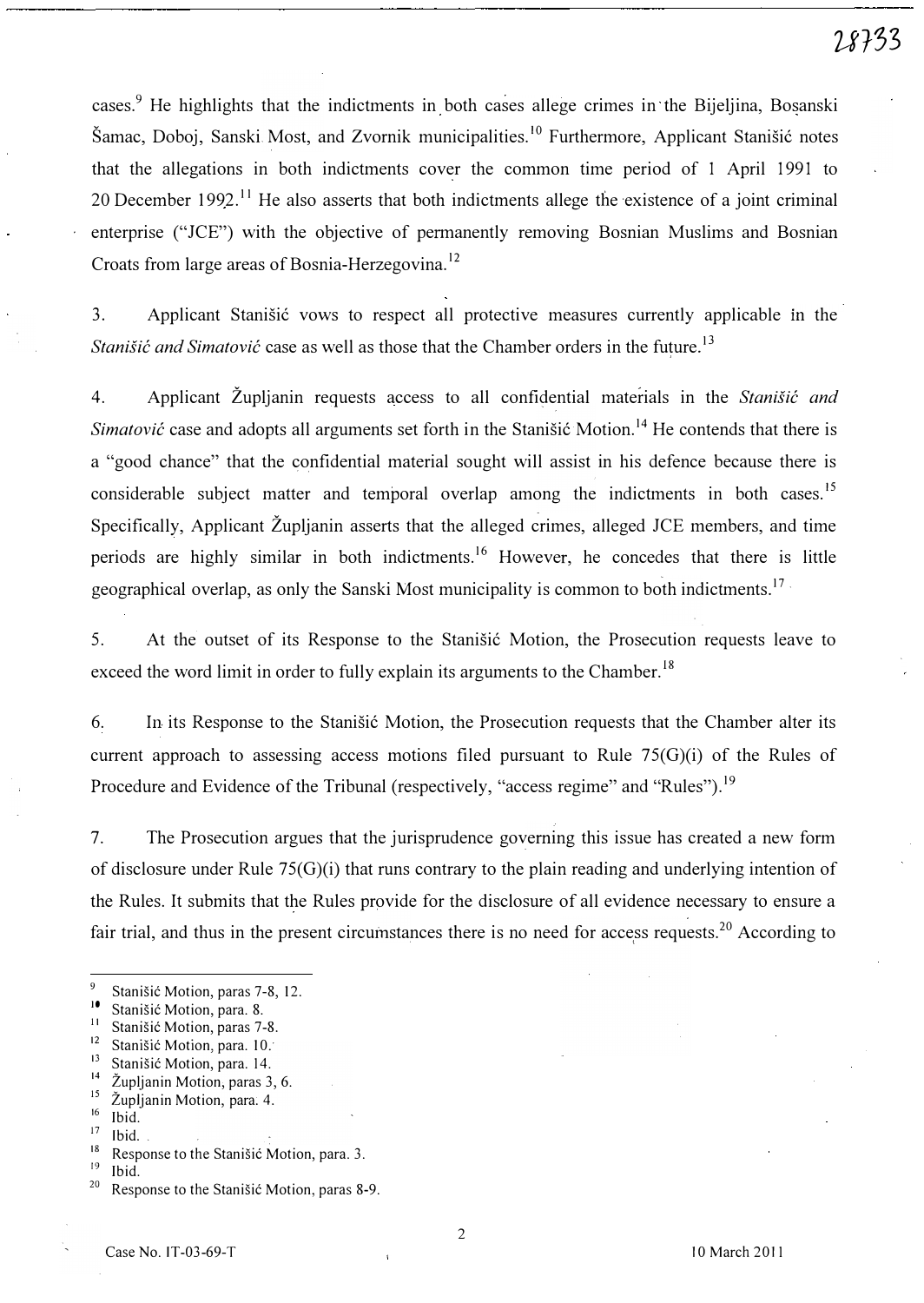the Prosecution, Rule 75 "does not create an additional legal basis for disclosure".<sup>21</sup> Rather, the Prosecution maintains that the Rule, and specifically provisions (F) and (G), merely sets out the mechanisms for disclosing material subject to protective measures to a party who cannot access it through the disclosure regime embodied in Rules 66 and  $68<sup>22</sup>$  According to the Prosecution, successive Chambers have impermissibly allowed applicants to engage in "fishing expeditions" by granting them access to all confidential materials in a case based upon a shared geographical and temporal nexus, without requiring them to specify the material they actually need.<sup>23</sup>

8. Specifically, the Prosecution stresses that through access motions, accused persons routinely request materials that have already been disclosed pursuant to Rules 66 and 68.<sup>24</sup> Accordingly, it argues that the proper method for Applicant Stanisić to seek additional material that he feels would materially assist in his defence is via Rule  $66(B)$ , rather than through the access regime.<sup>25</sup> The Prosecution notes that both Applicants have already made Rule 66(B) requests to which it has responded.<sup>26</sup> However, the Prosecution concedes in its Addendum that confidential defence exhibits and confidential defence witness transcripts and statements would most likely not be included in a Prosecution response to a request pursuant to Rule  $66(B)$ .<sup>27</sup> The Prosecution contends that if the Applicants suspect the Prosecution's disclosure to be incomplete, they should seek a remedy through their own Trial Chamber, which is responsible for managing and ensuring the fairness of their trial. $28$ 

9. The Prosecution further submits that Applicant Stanistic's access request is too broad because it covers categories that do not have forensic value for him.<sup>29</sup> In this vein, the Prosecution asserts that access to the closed and private session transcripts and confidential filings and exhibits relating to alleged crimes in Croatia as well as those concerning Jovica Stanišić's health would not serve a legitimate forensic purpose for Applicant Stanišić.<sup>30</sup> In its Addendum, the Prosecution adds that confidential filings related to the following subject matter categories do.not have forensic value· for Applicant Stanišić or Applicant Župljanin: remuneration, provisional release, fitness to stand trial, weekly reports of the Reporting Medical Officer, Registry submissions of expert report (as these also relate to the· health of the Accused), notices of non-attendance in court, modalities of trial,

 $\frac{21}{22}$ Response to the Stanišić Motion, para. 15.

 $\frac{22}{23}$  Ibid.

<sup>&</sup>lt;sup>23</sup> Response to the Stanisic Motion, paras 34-35.

<sup>&</sup>lt;sup>24</sup> Response to the Stanisic Motion, paras 12-13.<br><sup>25</sup> Perpanea to the Stanisic Motion, paras 16, 27.

<sup>&</sup>lt;sup>25</sup> Response to the Stanisic Motion, paras 16, 37.

<sup>&</sup>lt;sup>26</sup> Response to the Stanisic Motion, fn. 9.

<sup>&</sup>lt;sup>27</sup> Addendum, para. 10.

<sup>&</sup>lt;sup>28</sup> Response to the Stanisic Motion, paras 21-22.<br><sup>29</sup> Personal to the Stanisic Motion, name 28, 20.

<sup>&</sup>lt;sup>29</sup> Response to the Stanisic Motion, paras 28-30, 38.<br><sup>30</sup> Response to the Stanisic Motion paras 29-30, 39-4

Response to the Stanisic Motion paras 29-30, 39-40.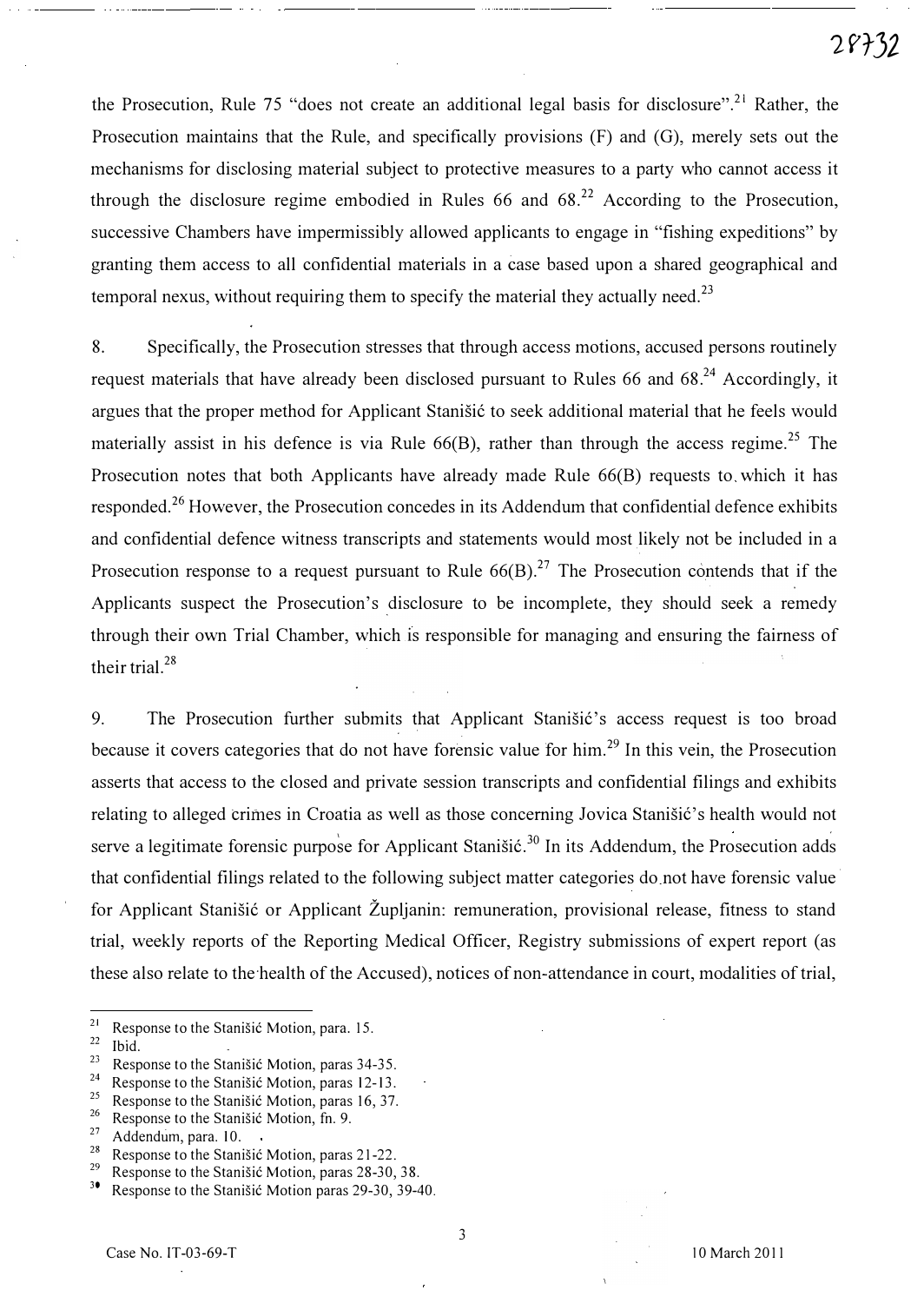protective measures, subpoenas, video-conference links, and orders to redact the public transcript and the public broadcast of a hearing.<sup>31</sup>

10. The Prosecution notes that Rule 70(A) protects its internal work product, which is not subject to Rule 68 disclosure.<sup>32</sup> Therefore, it submits that Applicant Stanišić should not be permitted access to Prosecution work product, such as investigation plans and administrative paperwork related to investigations, should the Chamber choose to grant his request for materials collected in the course of investigations for the Stanistic and Simatovic case.<sup>33</sup>

11. The Prosecution argues that the protective measures regime is compromised by the disclosure of all private and closed session testimony from one case to the . accused in another case.34

12. Finally, the Prosecution purports that it will be subject to an onerous burden if it must review and disclose the extensive materials that Applicant Stanišić has requested.<sup>35</sup> Furthermore, the Prosecution argues that granting the requested access will cause a delay in the Stanistic and  $\tilde{Z}$ upljanin trial, as Applicant Stanišić will likely successfully argue he requires additional time to review the materials from the *Stanišić and Simatović* case.<sup>36</sup>

13. In its Response to the Zupljanin Motion, the Prosecution incorporates by reference the submissions contained in its Response to the Stanistic Motion.<sup>37</sup> It reiterates that access requests should only be permitted for materials not subject to the disclosure regime embodied in Rules 66 through 68.<sup>38</sup> Accordingly, the Prosecution contends that Applicant Župljanin should review the publicly available material related to Sanski Most, which is the only crime base that his case and the Stanišić and Simatović case have in common, as well as the material disclosed pursuant to Rules 66 and 68 and that on the Electronic Disclosure System ("EDS").<sup>39</sup> The Prosecution asserts that if Applicant Župljanin still feels that he needs additional material following this review, he should make specific requests to the Prosecution pursuant to Rule  $66(B)$ <sup>40</sup>

 $\frac{33}{34}$  Ibid.

 $rac{38}{39}$  Ibid.

 $^{31}$  Addendum, para. 6.<br> $^{32}$  Personse to Stanišis

 $\frac{32}{22}$  Response to Stanisic Motion, para. 26.

<sup>&</sup>lt;sup>34</sup> Response to the Stanisic Motion, para. 31.

<sup>&</sup>lt;sup>35</sup> Response to the Stanisić Motion, paras 18, 36.<br><sup>36</sup> Perponse to the Stanišić Motion, para 18, fp.

<sup>&</sup>lt;sup>36</sup> Response to the Stanisić Motion, para. 18, fu. 12.<br><sup>37</sup> Personal to the Žunlignin Motion, name 4.

<sup>&</sup>lt;sup>37</sup> Response to the Župljanin Motion, para. 4.<br><sup>38</sup> Heid

<sup>&</sup>lt;sup>39</sup> Response to the Župljanin Motion, para. 11.

Ibid.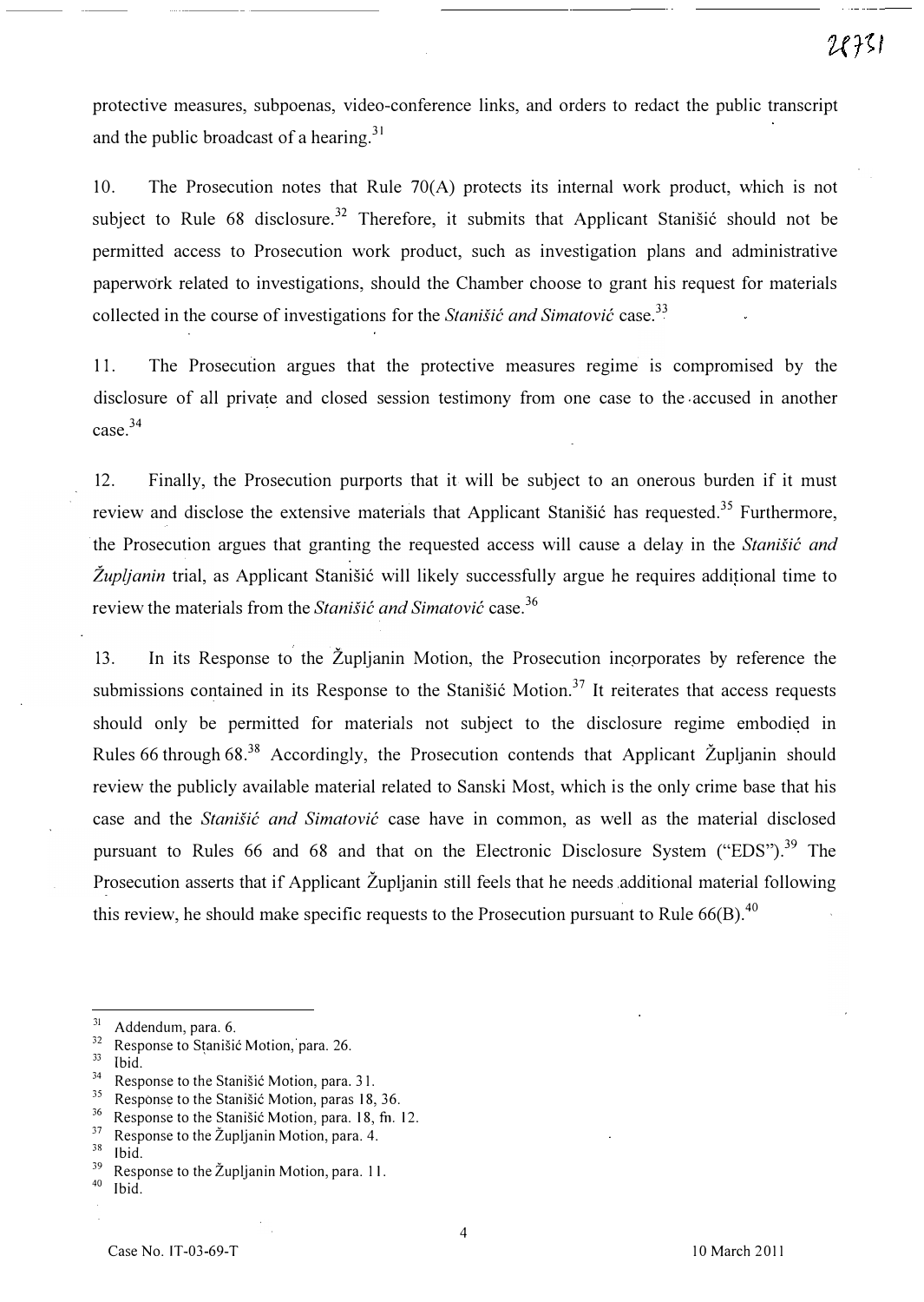14. In his Reply, Applicant Stanisić limits himself to asserting that he has satisfied the test for access to confidential materials as set out by the law of the Tribunal.<sup>41</sup> He also concedes that several categories of confidential filings enumerated by the Prosecution in the Addendum indeed do not have any forensic value for him.<sup>42</sup>

### II. APPLICABLE LAW

15. The case law of the Tribunal accepts that "a party is always entitled to seek material from any source, including from another case before the International Tribunal, to assist in the preparation of its case if the material sought has been identified or described by its general nature and if a legitimate forensic purpose for such access has been shown".<sup>43</sup> The identification requirement, as found in the case law of the Tribunal, is not particularly onerous and Defence requests for "all confidential material" are generally considered sufficiently specific to meet this standard.<sup>44</sup> A legitimate forensic purpose may be established by showing the existence of a geographical and/or temporal nexus between the applicant's case and the case from which the material is sought.<sup>45</sup> Furthermore, the Chamber must be satisfied that there is a good chance that access to the material would materially assist the applicant in his or her case.<sup>46</sup> However, the "good chance" standard does not require an accused seeking access to confidential materials "to establish a specific reason that each individual item is likely to be useful".<sup>47</sup>

16. Requests for access to ex parte confidential material in another case must meet specific criteria developed in the Tribunal's case law. The Appeals Chamber has held that "ex parte material, being of a higher degree of confidentiality, by nature contains information which has not been disclosed *inter partes* because of security interests of a State, other public interests, or privacy interests of a person or institution" and that "consequently, the party on whose behalf ex parte status has been granted enjoys a protected degree of trust that the ex parte material will not be

<sup>&</sup>lt;sup>41</sup> Reply, para. 2.

 $^{42}$  Reply, para. 3.

Prosecutor v. Milan Martić, Case No. IT-95-11-A, Decision on Motion by Jovica Stanišić for Access to Confidential Testimony and Exhibits in the Martić case Pursuant to Rule 75(G)(i), 22 February 2008, para. 9.

<sup>&</sup>lt;sup>44</sup> Prosecutor v. Radoslav Brđanin, Case No. IT-99-36-A, Decision on Motion by Stanišić for Access to All Confidential Materials in the Brdanin case, 24 January 2007 ("Brdanin Decision"), para. 11, as referred to by Prosecutor v. Radovan Karadžić, Case No. IT-95-5/18-PT, Decision on Momčilo Perišić's Motion for Access to Confidential Materials in the Radovan Karadžić Case, 14 October 2008 ("Karadžić Decision"), para. 18, with further references.

<sup>45</sup> Prosecutor v. Mile Mrkšić et al., Case No. IT-95-13/1-A, Decision on Veselin Šljivančanin's Motion Seeking Access to Confidential Material in the Kordić and Čerkez Case, 22 April 2008 ("Mrkšić Decision"), para. 7; Prosecutor v. Momčilo Krajišnik, Case No. IT-00-30-A, Decision on Motion of Mićo Stanišić for Access to All Confidential Materials in the Krajišnik case, 21 February 2007 ("Krajišnik Decision"), pp. 4-5.

<sup>&</sup>lt;sup>46</sup> *Mrkšić* Decision, para. 7; *Krajišnik* Decision, p. 4.

Prosecutor v. Vidoje Blagojević and Dragan Jokić, Case No. IT-02-60-A, Decision on Motion by Radivoje Miletić for Access to Confidential Information, 9 September 200S, p. 4.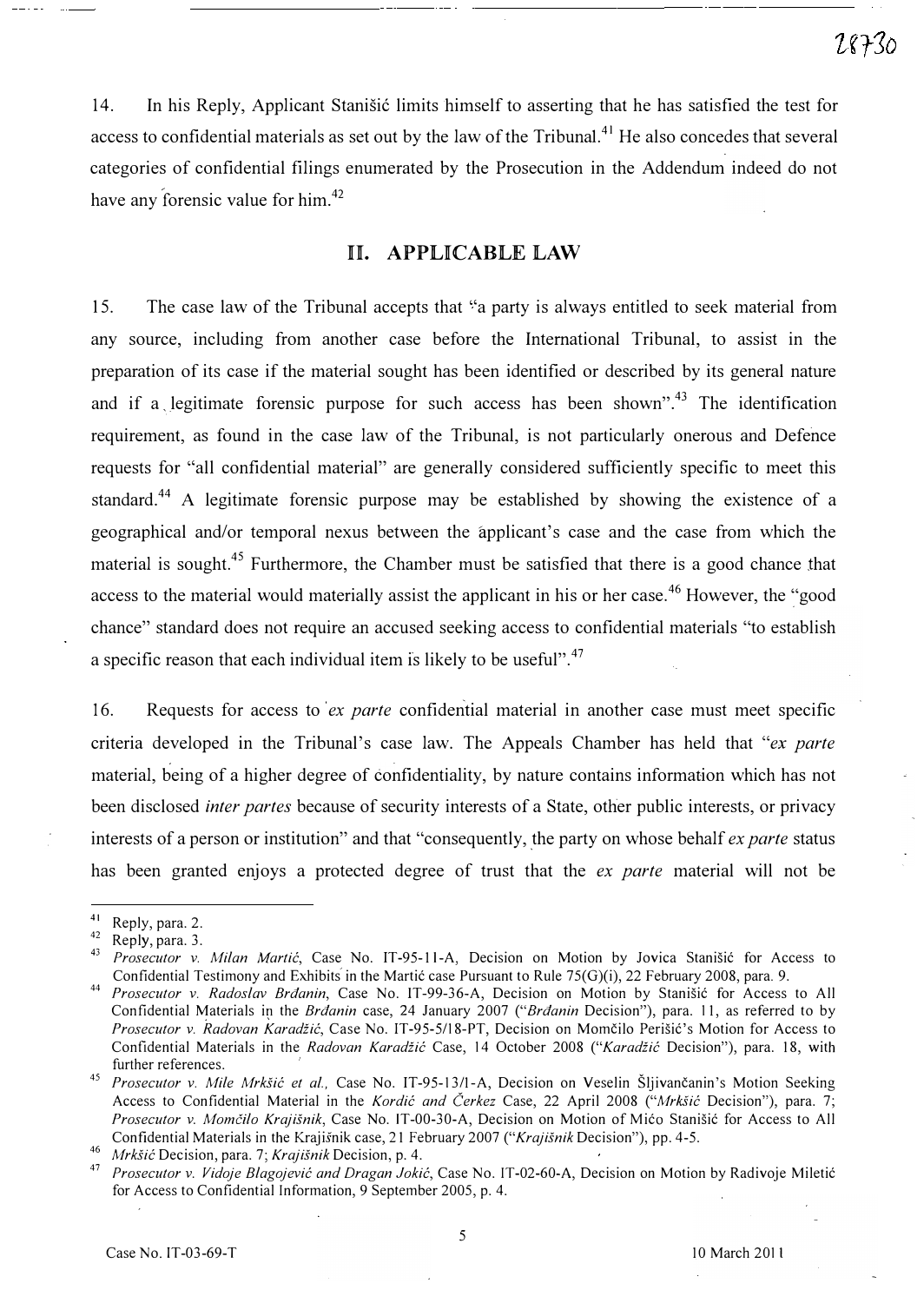disclosed".<sup>48</sup> It follows that an applicant must meet a higher standard when proving a legitimate forensic purpose in order to justify such disclosure.<sup>49</sup>

17. As for material that has been provided pursuant to Rule 70 of the Rules, the Prosecutor must obtain the consent of the provider before the material or its source can be disclosed to another accused before the Tribunal.<sup>50</sup> This is the case even when the Rule 70 provider has consented to the disclosure of the material in one or more prior cases.<sup>51</sup>

18. Once an applicant has been granted access to confidential exhibits and confidential closed and private session testimony transcripts from another case before the Tribunal, he or she should not be prevented from accessing filings, submissions, decisions, and hearing transcripts which may relate to such confidential material.<sup>52</sup>

19. The Chamber recalls that the Appeals Chamber has held that, in relation to Defence requests for disclosure of evidence pursuant to Rules 66 and 68, the Defence carries the burden of proof and is required to cumulatively (i) prove that the document requested is in the Prosecution's custody or control, (ii) set forth a *prima facie* case for its relevance to the presentation of the Defence case, and (iii) specifically identify the requested documents.<sup>53</sup>

20. An obligation for the Prosecution under Rule 66(B) arises only with respect to sufficiently specific Defence requests.<sup>54</sup> The Defence may not rely on a mere general description of the requested information but is required to define the parameters of its inspection request with sufficient detail.<sup>55</sup> Suitable parameters for such specification may be an indication of a specific event or group of witnesses on which the request focuses, a time period and/or geographic location to which the material refers, or any other features defining the requested items with sufficient

<sup>&</sup>lt;sup>48</sup> Krajišnik Decision, p. 5.<br><sup>49</sup> Sea *Primarin* Decision p.

See Brdanin Decision, para. 14. See also Karadžić Decision, para. 12.

 $50$  Krajišnik Decision, pp. 5-6.

<sup>&</sup>lt;sup>51</sup> Krajišnik Decision, p. 6.

<sup>52</sup> Prosecutor v. Dragomir Milošević, Case No. IT-98-29/1-A, Decision on Radovan Karadžić's Motion for Access to Confidential Materials in the Dragomir Milošević Case, 19 May 2009, para. 11.

<sup>53</sup> Prosecutor v. Édouard Karamera et al., Case No. ICTR-98-44-AR73.18, Decision on Joseph Nizirorera's Appeal from Decision on Alleged Rule 66 Violation, 17 May 2010 ("Karamera Decision"), paras 12-13 and 32 citing Prosecutor v. Karamera et al., Case No. ICTR-98-44-AR73.11, Decision on Prosecution's Interlocutory Appeal Concerning Disclosure Obligations, 23 January 200S, para. 12; Jean de Dieu Kamuhanda v. Prosecutor, Case No. ICTR-9S-54A-R6S, Decision on Motion for Disclosure, 4 March 2010, para. 14; Prosecutor v. Theoneste Bagosora et al., Case No. ICTR-9S-4I-AR73, Decision on Interlocutory Appeal Re'lating to Disclosure Under Rule 66 (B) of the Tribunal's Rules of Procedure and Evidence, 25 September 2006, ("Bagosora Decision"), paras 10-11; Prosecutor v. Ljube Boškoski & Johan Tarčulovski, Case No. IT-04-82-T, Decision on Boškoski Defence Urgent Motion for an Order to Disclose Material pursuant to Rule 66(B), 31 January 2008 ("Boškoski Decision"), para. 7; see also Ferdinand Nahiman et al. v. Prosecutor, Case No. ICTR-99-52-A, Decision on Prosecution's Motion for Leave to Call Rebuttal Material, 13 December 2006.

See Bagosora Decision, para. 10; Boškoski Decision, para. 9.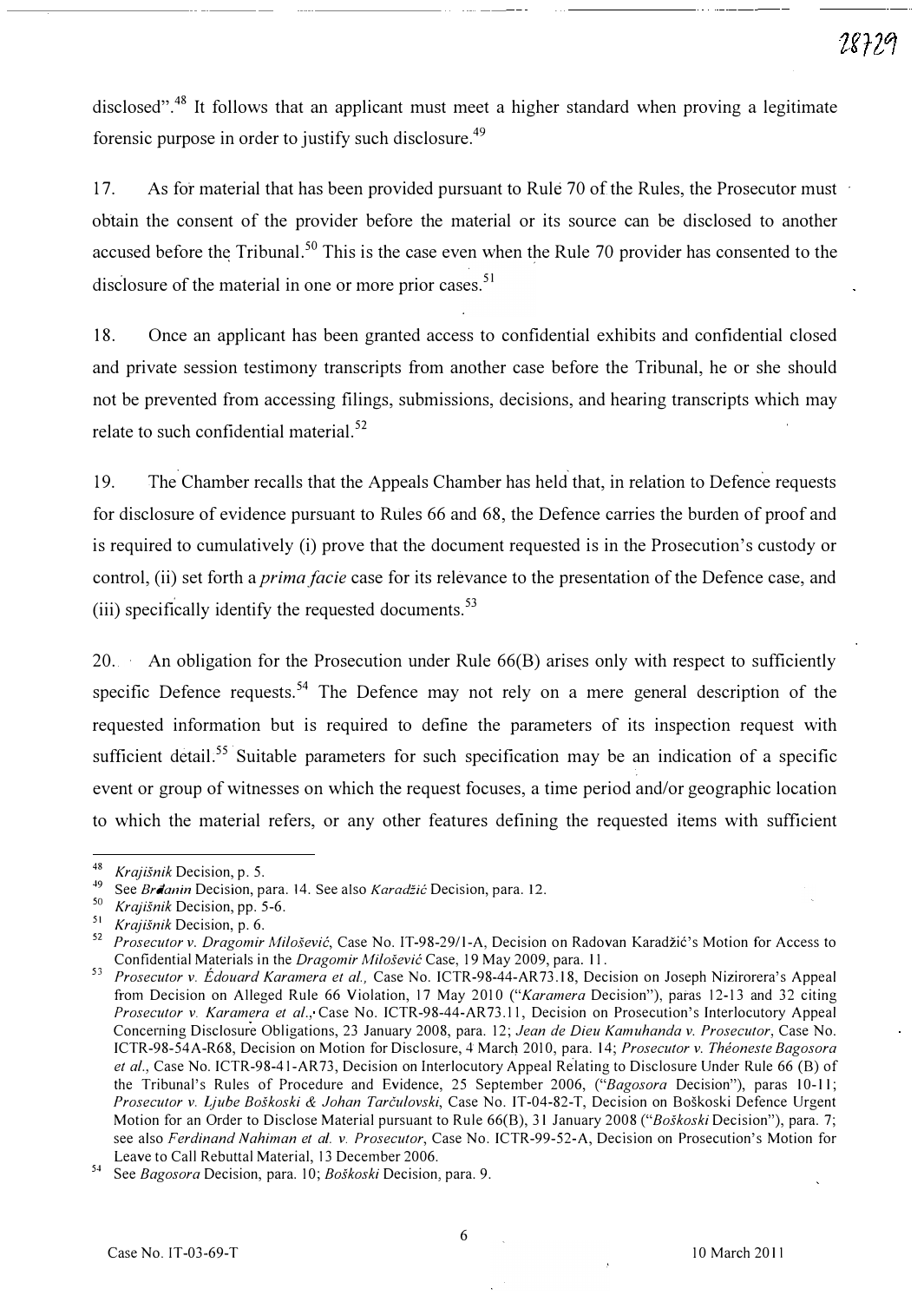precision.<sup>56</sup> A request may also refer to a category of documents<sup>57</sup> defined by criteria which apply to a distinct group of individuals.<sup>58</sup> The scope of what constitutes a "discrete group of individuals" for the purpose of an inspection request, as well as the determination whether the required level of specificity has been met, is to be considered in light of the specific framework of the case.<sup>59</sup>

21. The material requested pursuant to Rule 66 must (1) be relevant or possibly relevant to an issue in the case; (2) raise or possibly raise a new issue the existence of which is not apparent from the evidence the Prosecution proposes to use; (3) hold out a real, as opposed to fanciful, prospect of providing a lead on evidence which goes to (1) or (2).<sup>60</sup> The materiality of the evidence sought to be inspected may be determined by assessing whether it is necessary for the preparation of the crossexamination of a witness or by reference to the indictment.<sup>61</sup>

### III. DISCUSSION

22. The Chamber acknowledges the complexity of the Prosecution's arguments and understands the need to exceed the word limit in its Response to the Stanisić Motion.

#### A. Access to the Prosecution's Internal Work Product

23. With respect to the Prosecution's concern over the Applicants' access to its internal work product pursuant to the requests for "all documents collected from investigations carried out by the Prosecution in preparation of their case," the Chamber finds that disclosure of such material is excluded pursuant to Rule 70(A) of the Rules.

#### B. Reassessment of the Applicability of the Access Regime

24. The Prosecution requests the Chamber to reassess its current approach towards the access regime by limiting the regime's applicability to material that is otherwise non-disclosable pursuant to Rules 66 and 68 of the Rules. Moreover, with regard to the access regime in relation to such material, the Prosecution seeks adoption of a higher standard of specificity that requires the Applicants to identify the material to which they seek access.

<sup>&</sup>lt;sup>55</sup> Karamera Decision, para. 32; Boškoski Decision, para. 9.

 $56$  See *Bagosora* Decision, para. 10.

Ibid.

 $58$  *Karamera* Decision, para. 32.

Ibid.

 $60$  Prosecutor v. Delalić et al., Case No. IT-96-21-T, Decision on Motion by the Accused Zejnil Delalić for the Disclosure of Evidence, 26 September 1996, paras 6-S.

<sup>&</sup>lt;sup>61</sup> Prosecutor v. Karamera et al., Case No. ICTR-98-44-T, Decision on Defence Motions for Disclosure of Information Obtained from Juvenal Uwilingiyimana, 27 April 2006, para. 15.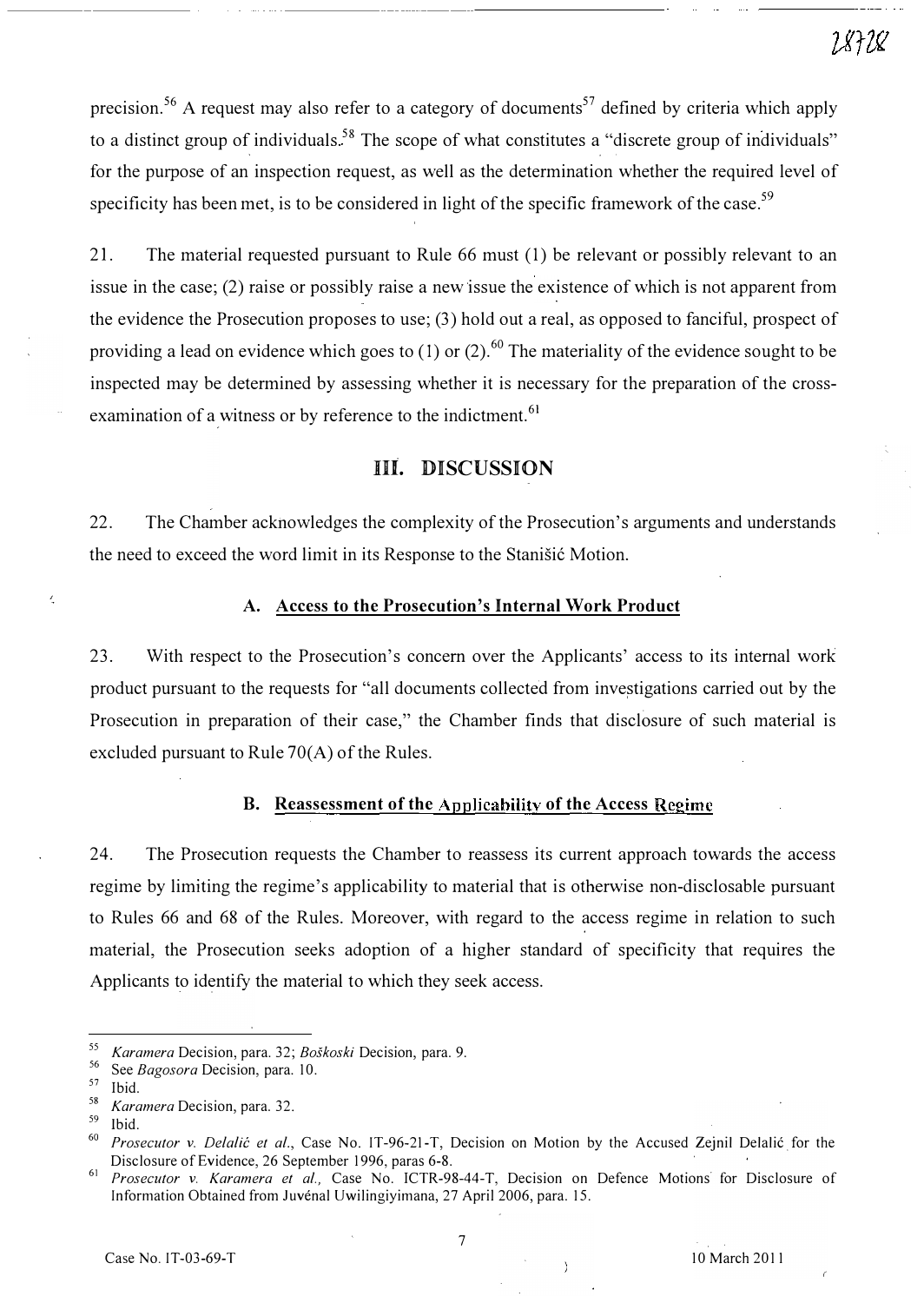#### 1. System of Disclosure vis-à-vis the Applicants

25. The Chamber recalls that the access regime applied by the current jurisprudence to confidential *inter partes* material, as stated in the Applicable Law section above, covers the following categories of material: .

- 1) Non-exculpatory statements placed under seal and non-exculpatory transcripts of private/closed sessions of testimonies of Prosecution witnesses being common to the case of the applicant and that from which the material is sought ("original proceedings");
- 2) Exculpatory confidential material including exhibits (coming from both the Prosecution as well as the Defence in the original proceedings);
- 3) Non-exculpatory statements placed under seal and non-exculpatory transcripts of private/closed sessions of testimonies of Prosecution witnesses not being common to the case of the applicant and that of the accused in the original proceedings;
- 4) Confidential non-exculpatory Prosecution exhibits in the original proceedings other than statements and transcripts;
- 5) Non-exculpatory statements placed under seal and non-exculpatory transcripts of private/closed sessions of testimonies of Defence witnesses being common to the case of the applicant and that of the accused in the original proceedings;
- . 6) Non-exculpatory' statements placed under seal and non-exculpatory transcripts. of private/closed sessions of testimonies of Defence witnesses in the original proceedings not being common to the case of the applicant and that of the accused in the original proceedings;
- 7) Non-exculpatory exhibits coming from the Defence from the original proceedings other than statements and transcripts;
- 8) Confidential filings in the original proceedings;
- 9) Private/closed session transcripts of hearings in the original proceedings other than testimonies of Prosecution or Defence witnesses.

26. The Chamber notes that the present jurisprudence, by covering all abovementioned categories of material by the access regime, has created a system resulting in a significant overlap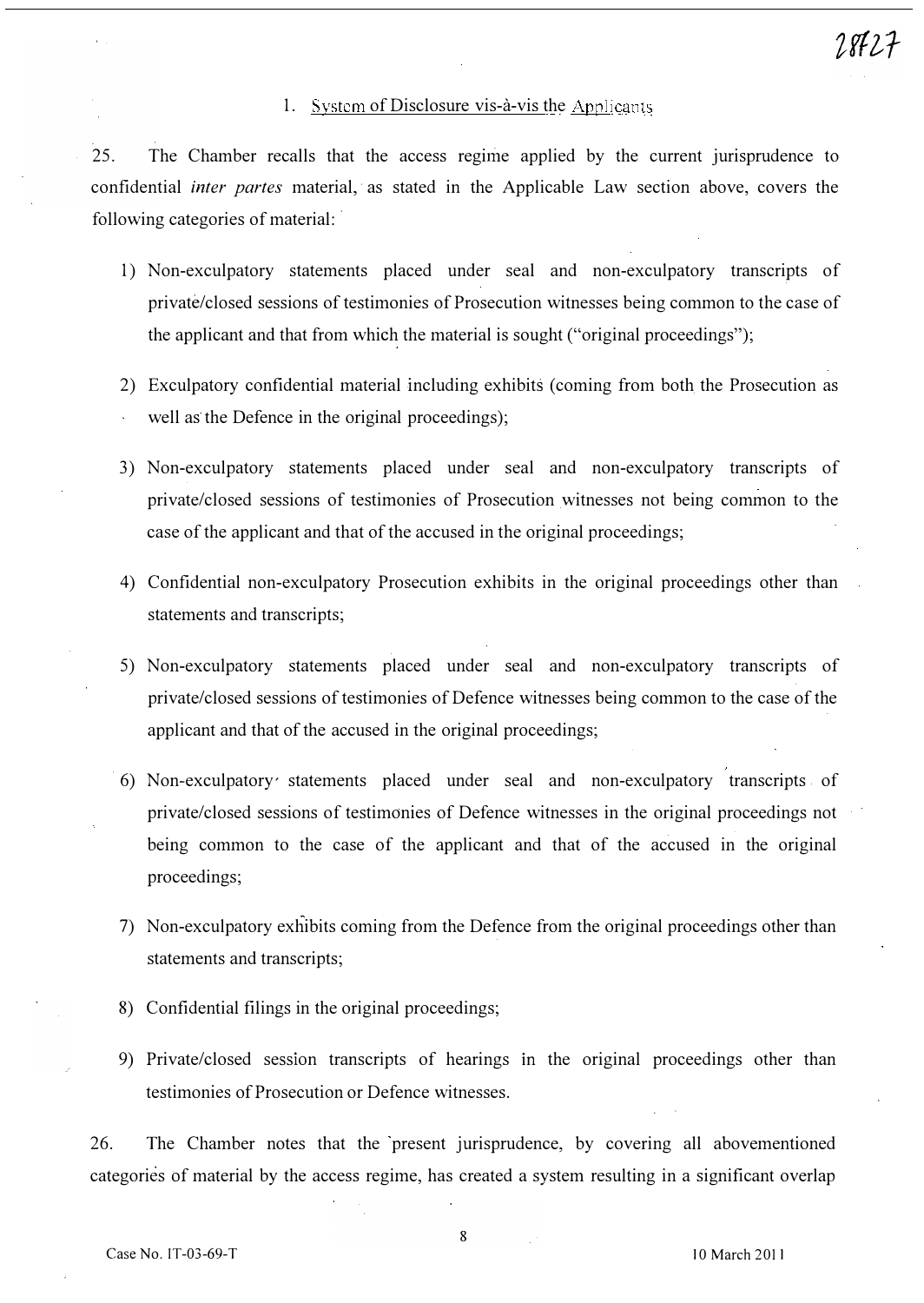with the system of disclosure. It appears that material specified above under 1) through 5) is covered simultaneously by both regimes.

27. The Prosecution team in an applicant's proceedings is obliged to disclose'to the applicant material under categories 1) and 5) above pursuant to Rule  $66(A)$ ; as well as material under category 2) pursuant to Rule 68(i). In relation to material under category 4), pursuant to Rule 68(ii) . an accused is to be provided with access to the EDS containing all material in electronic form held by the Prosecutor, other than witness-related and Rule 70 material. It follows that all material under category 4) is accessible to the applicant via the EDS.

 $28.$  In relation to material under category 3), the Chamber notes that the access regime introduces a concurrent and in practice competing system to the one provided for in Rule 66(B). Under Rule  $66(B)$ , an applicant is required to specifically identify the material sought and to d, emonstrate how that evidence is material to the preparation of his defence. The preparation of his defence.

are met, the Prosecution is required to allow the applicant access to such material. Pursuant to Rule 75(F)(ii), protective measures imposed on such material are not an obstacle to disclosing it to the applicant. If, however, the applicant requests such material through the access regime, the requirement of specificity under Rule 66(B) no longer plays a role. Instead, the applicant has to show he has a legitimate forensic purpose in seeking the material by demonstrating that there is a temporal and geographical overlap between the cases. As a result, by seeking material through the access regime and by submitting similar requests for access to material in several partly overlapping cases, the applicant can successfully search for material without being subjected to the onerous requirements under Rule 66(B).

29. In other words, in seeking disclosure from the Office of the Prosecutor of confidential nonexculpatory statements and transcripts of private/closed sessions of testimonies of Prosecution witnesses not covered by Rules  $66(A)$  and 68, the applicant can pursue two procedural avenues – one before his own Chamber pursuant to Rule 66(B), which requires him to fulfil resource consuming, strict criteria of specificity and materiality, and another before a different Chamber which requires him to show an overlap between his case and the case before that other Chamber.

30. In practical terms, the overlap between the access regime and the system of disclosure pursuant to Rules 66 and 68 leads to several consequences. First, it provides several advantages to the Defence; the standard for access to evidentiary material that otherwise would be subject to the more stringent criteria of Rule 66(B) is lowered, and the application itself is less cumbersome and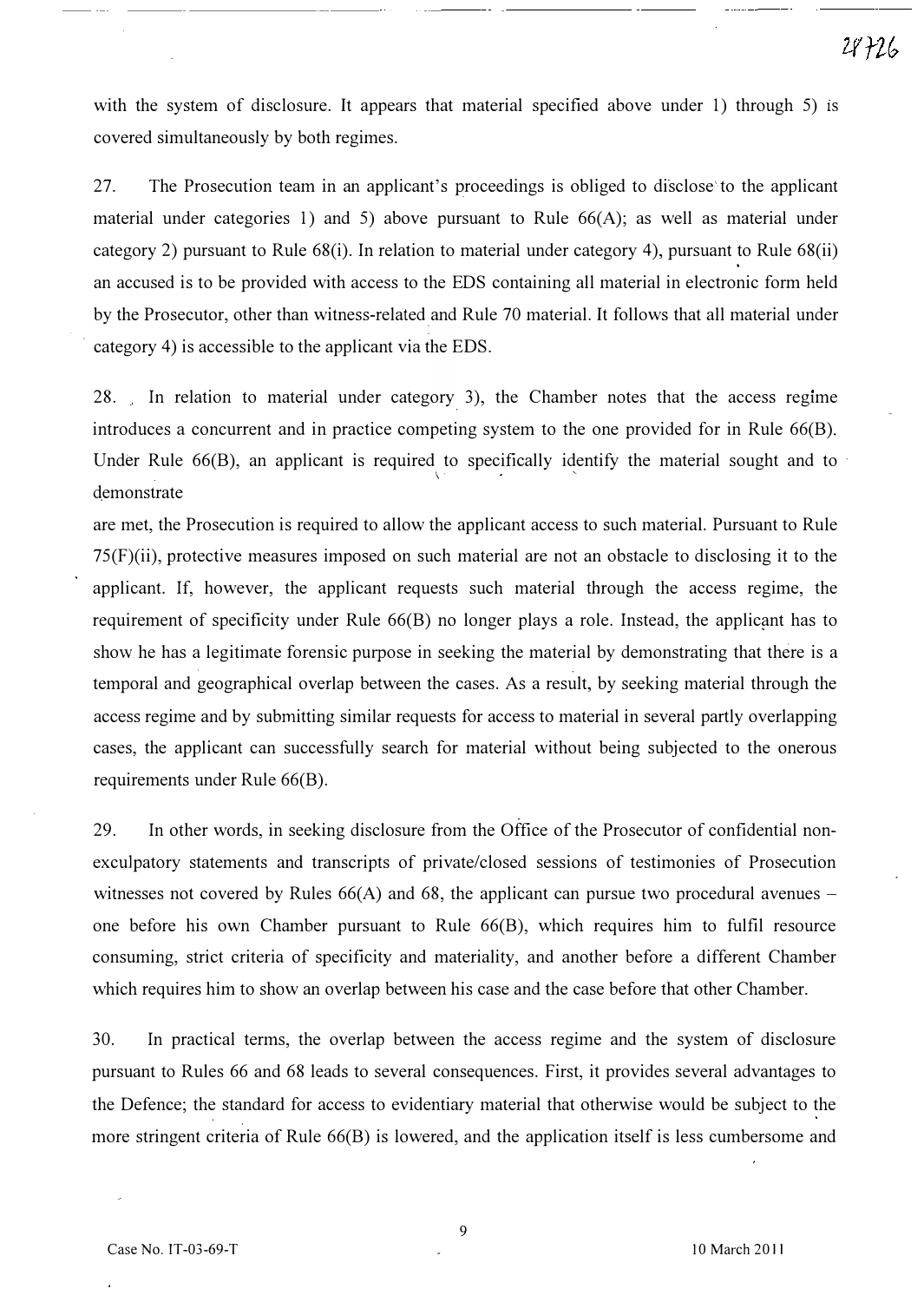resource-consuming than an application pursuant to Rule  $66(B)$ .<sup>63</sup> The applicant seeking material in an overlapping case is also provided with an exact selection of confidential exhibits that were considered relevant and used in the similar case, which obviates the need to independently search for them in the EDS. Second, by duplicating the disclosure of exculpatory material, it introduces a possibility for the applicant to additionally verify how accurately the Prosecution has discharged its disclosure duties under the Rules. The Chamber is aware that such duplication may lead to disclosure to the applicant of a significant amount of confidential material that may not have any forensic value for him or her.<sup>64</sup> Moreover, the widening of the circle of persons privy to such confidential, protected information raises the chances of the protective measure system being compromised. These concerns, however, may be remedied by the right of the Prosecution to apply for non-disclosure of specific material or for additional protective measures or redactions prior to disclosure.<sup>65</sup> As a result, the Prosecution is obliged to engage in meticulous "micro-management" of the evidence disclosable via the access regime.

3 1. In weighing these considerations, the Chamber recalls that the material disclosable pursuant to Rules 66(A) and 68 forms a necessary minimum to guarantee a fair trial to the accused. This system, however, does not in every respect ensure that the applicant has access to the totality of materials able to assist him. The Chamber notes that the vast part of the material used in other cases relevant to the applicant's defence is public or otherwise subject to disclosure pursuant to Rules 66 and 68, and is hence already accessible to him. Nevertheless, the Chamber considers that based on provision of those materials alone, the applicant would not be able to *sufficiently* identify material under category 3).

32. The Chamber considers that the benefits given to the applicant by the current regime of access to confidential materials in another case outweigh the additional burden on the resources of the Prosecution, including duplication of some of its disclosure duties.

33. The Chamber considers that the role of the Prosecution as a source of material potentially relevant to an accused's person's defence may be complemented by an additional source, namely the Defence in the substantively similar proceedings, being the source of materials falling within categories 6) and 7) above. This source partly escapes the regime of disclosure as set out in Rules 66 and 68, and thus an access regime becomes necessary to fill the gap.

 $^{62}$  See supra, paras 19-21.

Ibid.

The private/closed session transcripts under category 9) in the present case often contain information not relevant to the applicant, for example in relation to Jovica Stanišić's health or procedural issues.

<sup>&</sup>lt;sup>65</sup> See e.g. *Karadžić* Decision, p. 7.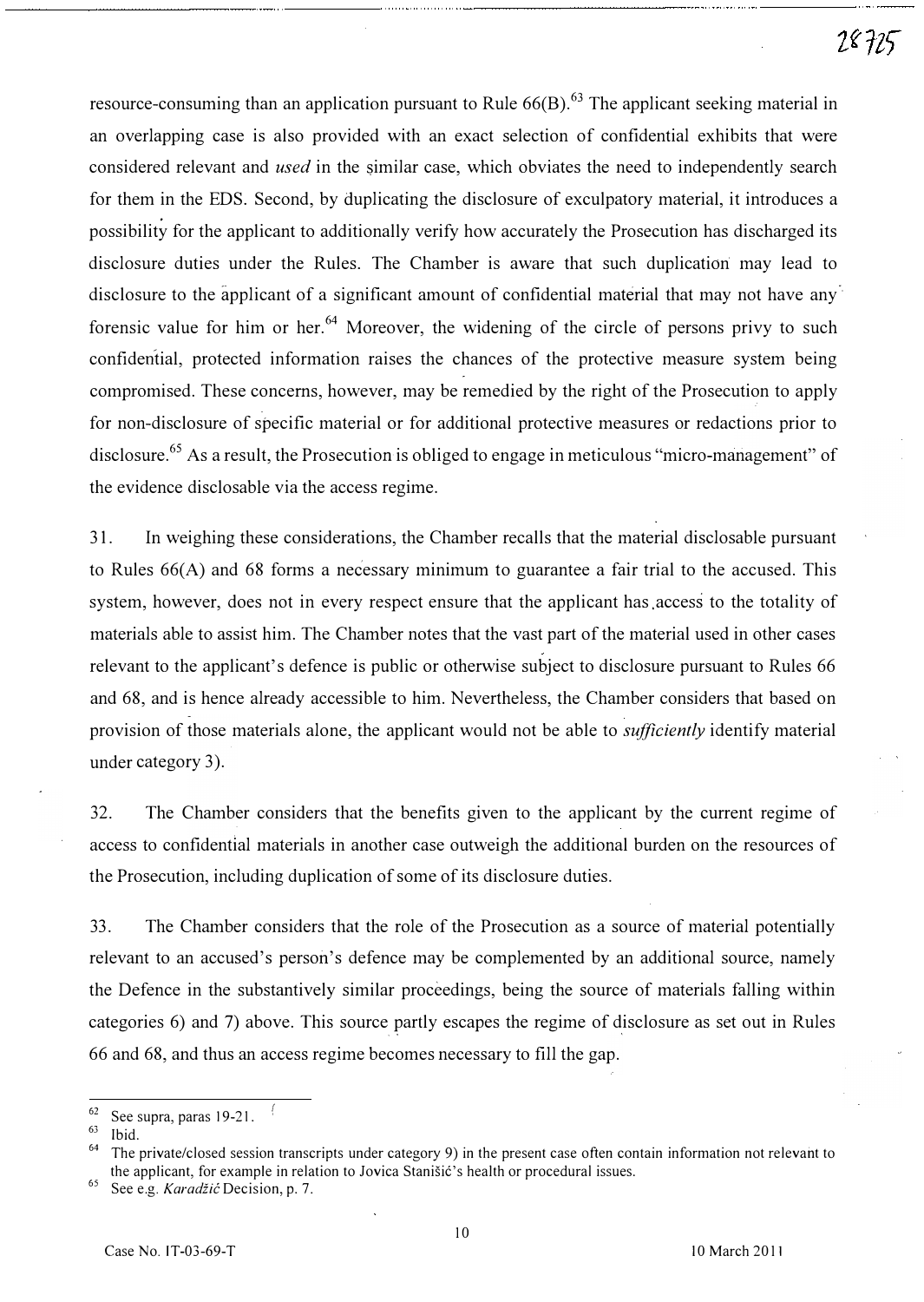34. Another category that is not covered by Rules 66 and 68, and which potentially can be of use to the defence of the applicant, are confidential fillings in the original proceedings *(i.e.* material under 8)).

35. The Chamber notes that in every case one can find the private/closed session hearings concerning issues other than witness testimonies. These often concern trial management related information (material under 9).

#### 2. Standard of Specificity in the Access Motions

36. As stated earlier, the present jurisprudence materially abolishes the requirement of specificity and waters down the proof of legitimate forensic purpose by limiting it to the showing of temporal and geographical overlap  $-$  often partial  $-$  between the cases. This system, however, should be always viewed together with the duty of both the Prosecution and the Defence in the original proceedings to responsibly micro-manage the material covered by the access regime, and to apply for its partial non-disclosure if considerations of victim and witness protection outweigh the forensic value of evidence.

37. Although undoubtedly time- and resource-consuming for the Prosecution and the Defence in the original proceedings, the present low standard of specificity applied to the access regime is, in the Chamber's view, a necessary feature to ensure that an applicant has access to the totality of available material under categories 3), 6) and 7) above that may assist in his defence.

#### 3. Applicants Requests

#### (a) Inter partes material

38. The Chamber is satisfied that the Applicant Stanišić has identified the material sought with sufficient specificity. The Chamber finds that there is a geographical and temporal nexus between the two cases as regards crimes alleged to have been committed in Bosnia and Herzegovina ("BiH") and, more specifically, in the municipalities of Bijeljina, Bosanski Samac, Doboj, Sanski Most and Zvornik, in 1992.

39. Similarly, Applicant Zupljanin has sufficiently identified the material sought. The Chamber finds that there is a geographical and temporal nexus between the two cases as regards crimes alleged to have been committed in BiH and, more specifically, in the municipality of Sanski Most, in 1992.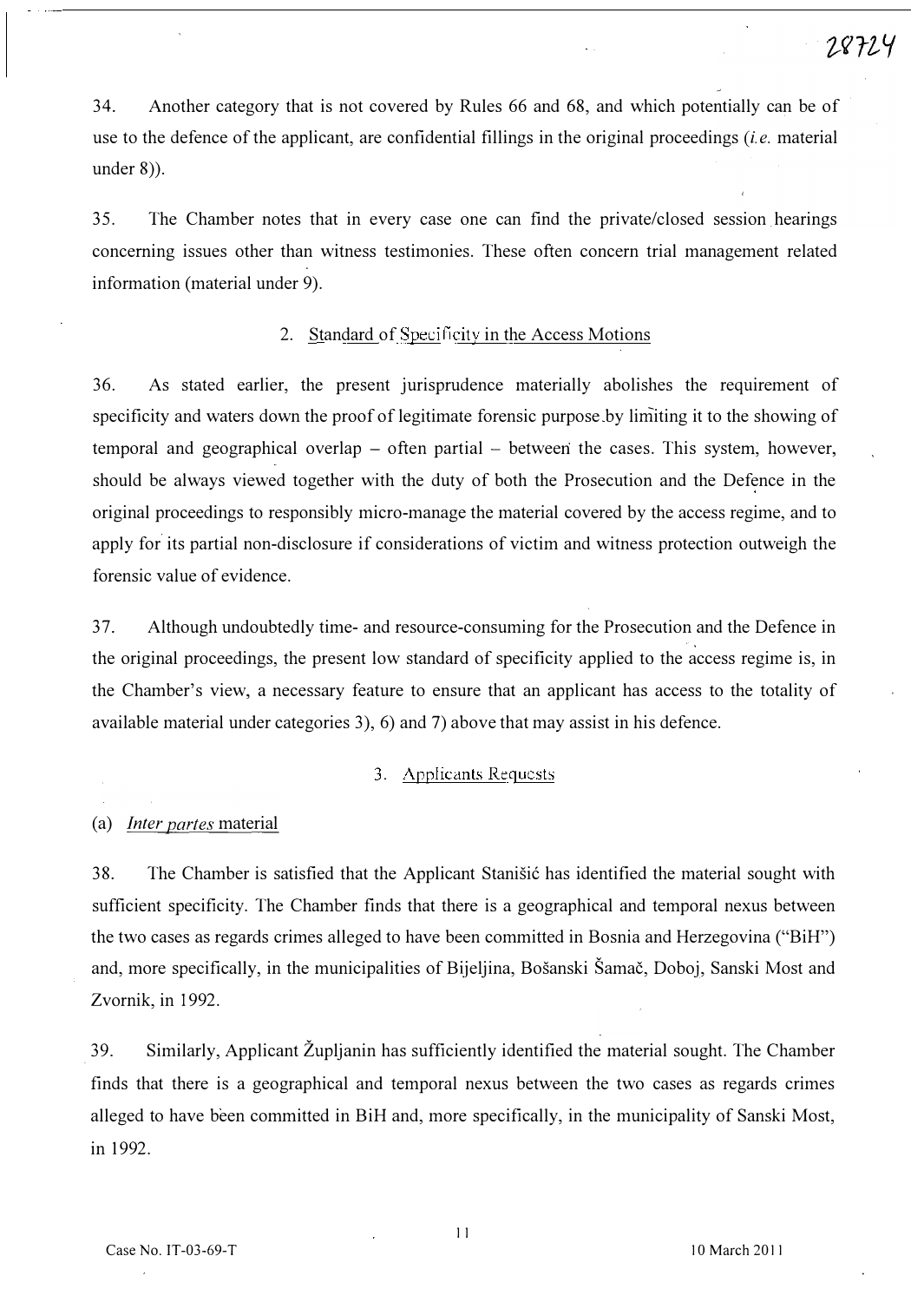40. While the Accused in this case are charged with crimes alleged to have occurred in Croatia and BiH, the Stanisic and Župljanin Indictment is geographically limited in scope to BiH.<sup>66</sup> Therefore, the Chamber considers that the Applicants have failed to show a geographical overlap between their cases and the *Stanišić and Simatović* case, to the extent the latter is concerned with events in Croatia (SAO Krajina and SAO SBWS). Moreover, in relation to closed and private session testimony transcripts, as well as all confidential exhibits, there are several categories of such evidence in relation to which, as a general rule, this Chamber considers that the Applicants do not have a forensic purpose for access. These categories include: remuneration; provisional release; fitness to stand trial; weekly reports of the Reporting Medical Officer; Registry submission of expert reports on health issues; notices of non-attendance in court; modalities of trial; protective measures; subpoenas; video-conference links; and orders to redact the public transcript and the public broadcast of a hearing. The Applicants are therefore granted access to all closed and private session testimony transcripts, as well as all confidential exhibits, as long as they do not primarily relate to crimes that allegedly took place in Croatia and do not fall within the abovementioned categories of issues.

4 1. In relation to confidential filings (including the Chamber's decisions) and closed session hearing transcripts other than testimonies, the Chamber holds a similar view and allows for disclosure to the Applicants of only those transcripts that do not concern the abovementioned categories of issues.'

42. Due to only partial temporal and geographical overlap between the present case and those of the Applicants, the Chamber urges the Prosecution and the Defence in the present proceedings before it, should they deem it necessary, to file a request with the Chamber to withhold specifically identified material<sup>67</sup> or for additional protective measures or redactions,<sup>68</sup> showing that there is no basis to establish even a "good chance" that the specified material would materially assist the case of either of the Applicants.

43. Finally, the Chamber holds that no confidential material used in the present case as evidence but provided to the Prosecution or Defence under Rule 70 of the Rules should be disclosed to the Applicants unless the provider of such material has consented to disclosure in the Applicants' case.

<sup>66</sup>  See Second Amended Consolidated Indictment, 10 September 2009.

<sup>67</sup>  Prosecutor v. Momčilo Perišić, Trial Chamber, Decision on Motion by Radovan Karadžić for Access to Confidential Material in the Perišić Case, 26 May 2009, para. 20.

<sup>68</sup>  Prosecutor v. Dragomir Milošević, Appeals Chamber, Decision on Momčilo Perišić's Request for Access to Confidential Material in the Dragomir Milošević Case, 27 April 2009, paras 15, 19; Nikolić and Gvero Decision, paras 16, 19(c).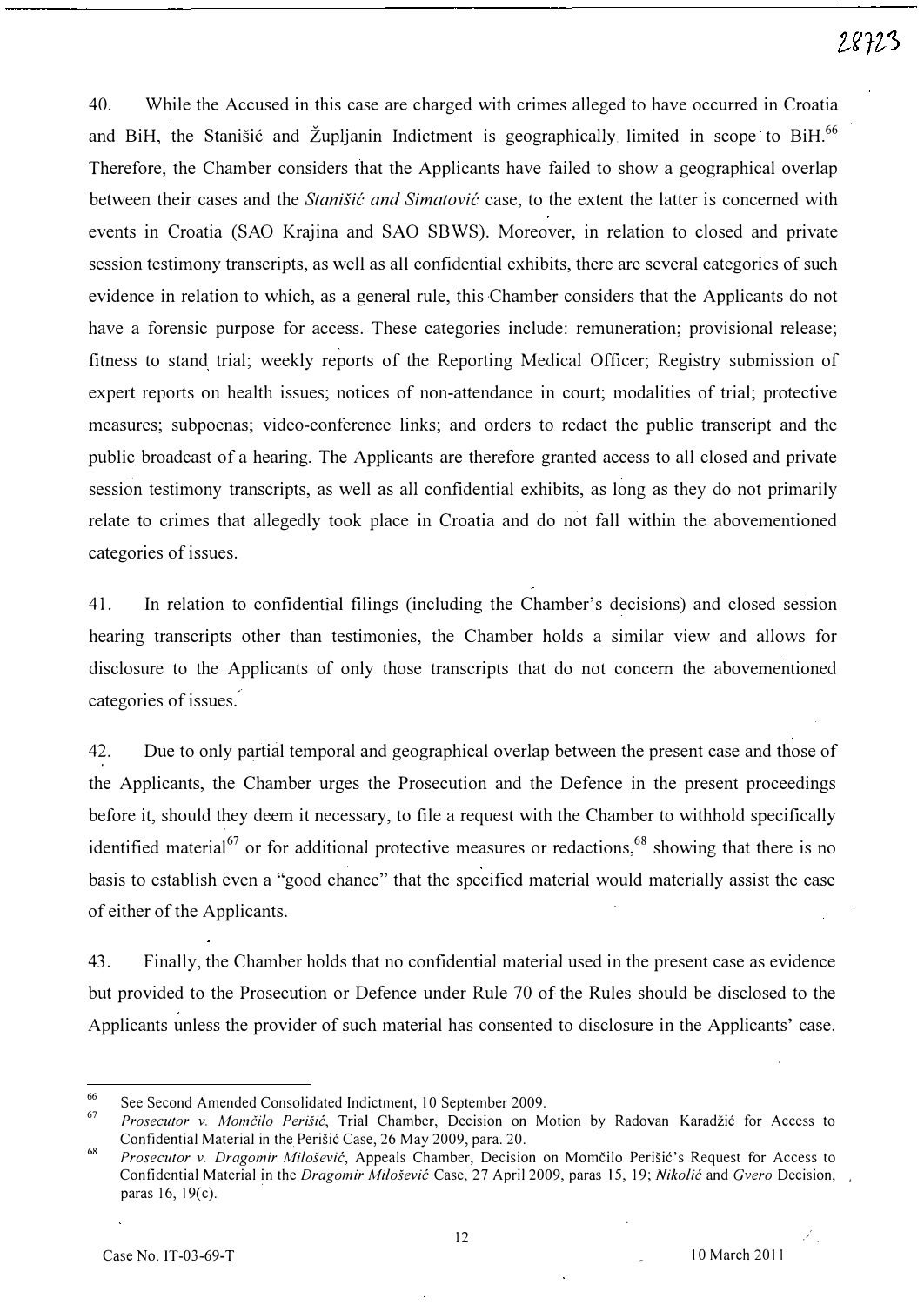Consequently, the Prosecution and Defence in the Stanistic and Simatovic case shall approach the providers of such material with a view to obtaining their consent.

#### (b) *Ex parte* material

44. The Applicants request access to all confidential material in the Stanisic and Simatovic case. This category necessarily includes also ex parte confidential documents.

45. In relation to ex parte confidential material, the Chamber recalls that the jurisprudence of the Tribunal requires a party seeking access to such material to meet a higher threshold.<sup>69</sup> The Chamber notes that the Applicants have failed to advance any arguments demonstrating a legitimate forensic purpose in this regard. Consequently, the Applicants' request for access to ex parte confidential material in the *Stanišić and Simatović* case is to be denied.

## IV. DISPOSITION

46. For the foregoing reasons and pursuant to Rules 54 and 75 of the Rules, the Chamber

GRANTS the Prosecution leave to exceed the word limit in its Response to the Stanisić Motion;

GRANTS the Stanišić Motion in part;

GRANTS the Župljanin Motion in part;

DENIES the Motions to the extent that they relate to alleged crimes that took place in Croatia (hereinafter, "material" does not refer to crimes which allegedly took place in Croatia);

ORDERS the Prosecution and the Defence, on an ongoing basis, to identify to the Registry the following inter partes confidential material in the case of Prosecutor v. Stanisic and Simatovic, which is not subject to Rule 70, for disclosure to the Applicant:<sup>70</sup>

- (i) all closed and private session testimony transcripts;
- (ii) all confidential exhibits;
- (iii) all confidential filings and submissions (including all confidential Chamber decisions);
- (iv) all closed session hearing transcripts other than testimonies;

 $69$  See supra, para. 16.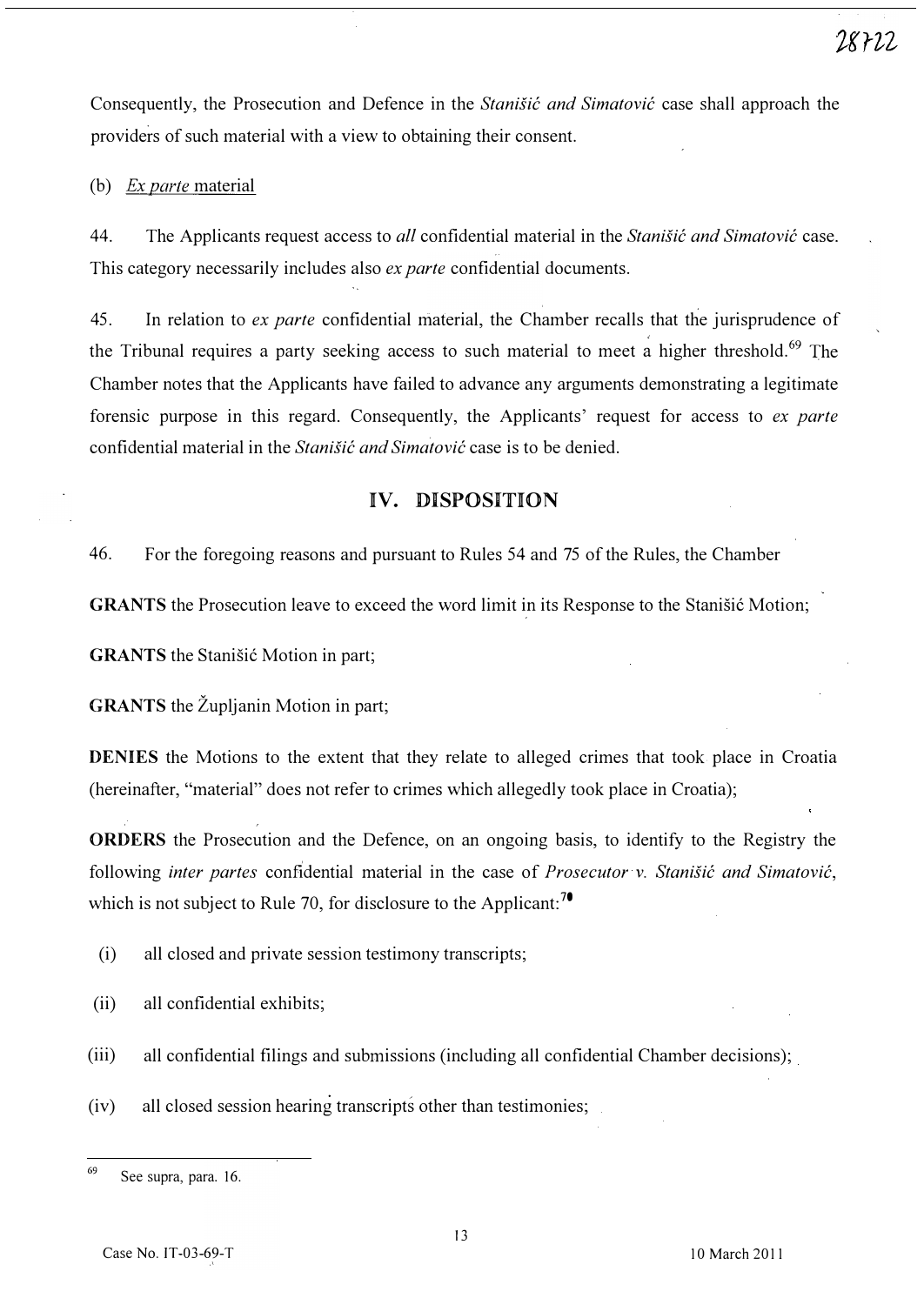28721

ORDERS that material including documents, audio and video files and/or transcripts concerning the following issues should be excluded from the scope of the present decision: remuneration, provisional release, fitness to stand trial, weekly reports of the Reporting Medical Officer, Registry submission of expert reports on health issues, notices of non-attendance in court, modalities of trial, protective measures, subpoenas, video-conference links, and orders to redact the public transcript and the public broadcast of a hearing;

ORDERS the Prosecution and the Defence to determine without undue delay which of the requested material used as evidence in the present case is subject to the provisions of Rule 70 of the Rules, and to contact the providers of such material to seek their consent for disclosure to the Applicant, and, where such consent is given, to notify the Registry thereof;

INVITES the Prosecution and the Defence, if deemed necessary, and without undue delay, to file a . request to the Chamber for non-disclosure of specified material, additional protective measures, or redactions before identifying the above material to the Registry;

#### REQUESTS the Registry:

- (i) to disclose to the Applicant, the following material:
	- (a) the confidential, non-Rule 70 material once it has been identified by the Prosecution and Defence in accordance with this decision; and
	- (b) . the Rule 70 material once the Prosecution and Defence have identified such material upon receiving consent from the Rule 70 providers;
- (ii) to withhold from disclosure to the Applicant, material for which non-disclosure, additional protective measures, or redactions are requested, until the Chamber has issued a decision on the request;

ORDERS the Applicant, if disclosure to specified members of the public is directly and specifically necessary for the preparation and presentation of his case, to file a motion to the Chamber seeking such disclosure. For the purpose of this decision, "the public" means and includes all persons, governments, organisations, entities, clients, associations, and groups, other than the Judges of the Tribunal, the staff of the Registry, the Prosecutor and his representatives, and the Applicant, his Counsel and any persons involved in the preparation of the case who have been instructed or

<sup>&</sup>lt;sup>70</sup> For the purpose of the disposition, the term "Applicant" shall refer to both Applicant Stanisić and Applicant Zupljanin.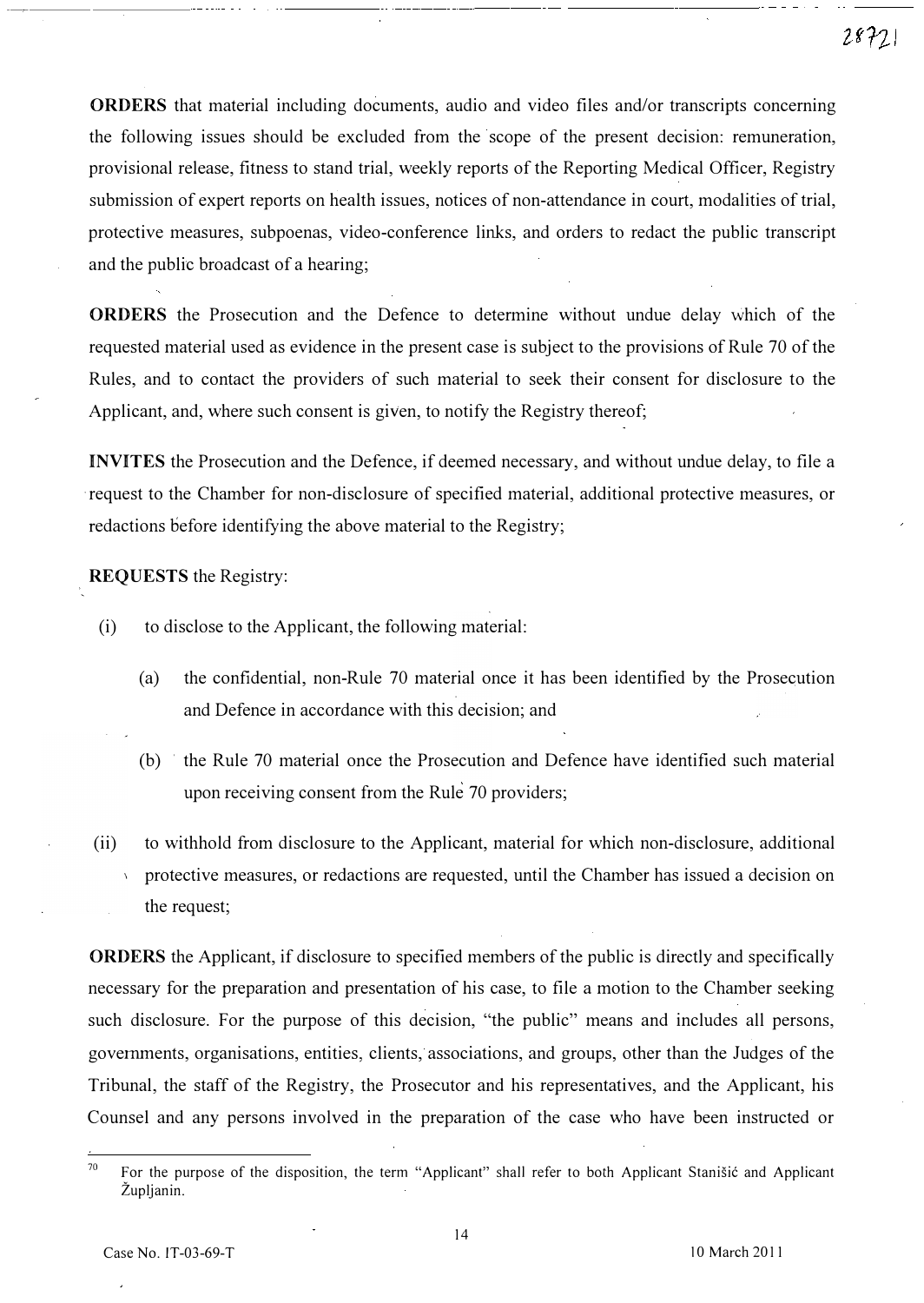authorised by the Applicant and/or his Counsel to have access to the confidential material from this case. "The public" also includes, without limitation, family members, and friends of the Applicant; accused and defence counsel in other cases or proceedings before the Tribunal; the media; and journalists;

ORDERS that if, for the purposes of the preparation of the Applicant's defence, confidential material is disclosed to the public  $-$  pursuant to prior authorisation by the Chamber  $-$  any person to whom disclosure of the confidential material is made shall be informed that he or she is forbidden to copy, reproduce or publicise, in whole or in part, any confidential information or to disclose it to any other person, and further that, if any such person has been provided with such information, he or she must return it to the Applicant or his Counsel as soon as the infonnation is no longer needed for the preparation of his defence;

ORDERS that the Applicant, his Counsel and any persons involved in the preparation of the case who have been instructed or authorised by the Applicant and/or his Counsel to have access to the confidential material from this case, and any other persons for whom disclosure of the sought material is granted by a separate decision shall not:

- (i) disclose to any members of the public the names of witnesses, their whereabouts, transcripts of witness testimonies, exhibits, or any information which would enable witnesses to be identified and would breach the confidentiality of the protective measures already in place;
- (ii) disclose to any members of the public any documentary evidence or other evidence, or any written statement of a witness or the contents, in whole or in part, of any confidential evidence, statement of prior testimony;

ORDERS that any persons for whom disclosure of the confidential material from' this case is granted by a separate decision shall return to the Applicant or his Counsel the confidential material which remains in their possession as soon as it is no longer needed for the preparation of the Applicant's case;

ORDERS that the Applicant, his Counsel and any persons who have been instructed or authorised by the Applicant and/or his Counsel to have access to the confidential material from this case shall return to the Registry the confidential material which remains in their possession as soon as it is no longer needed for the preparation of the Applicant's case;

ORDERS that nothing in this decision shall affect the disclosure obligations of the Prosecution under Rules 66 and 68 of the Rules; and